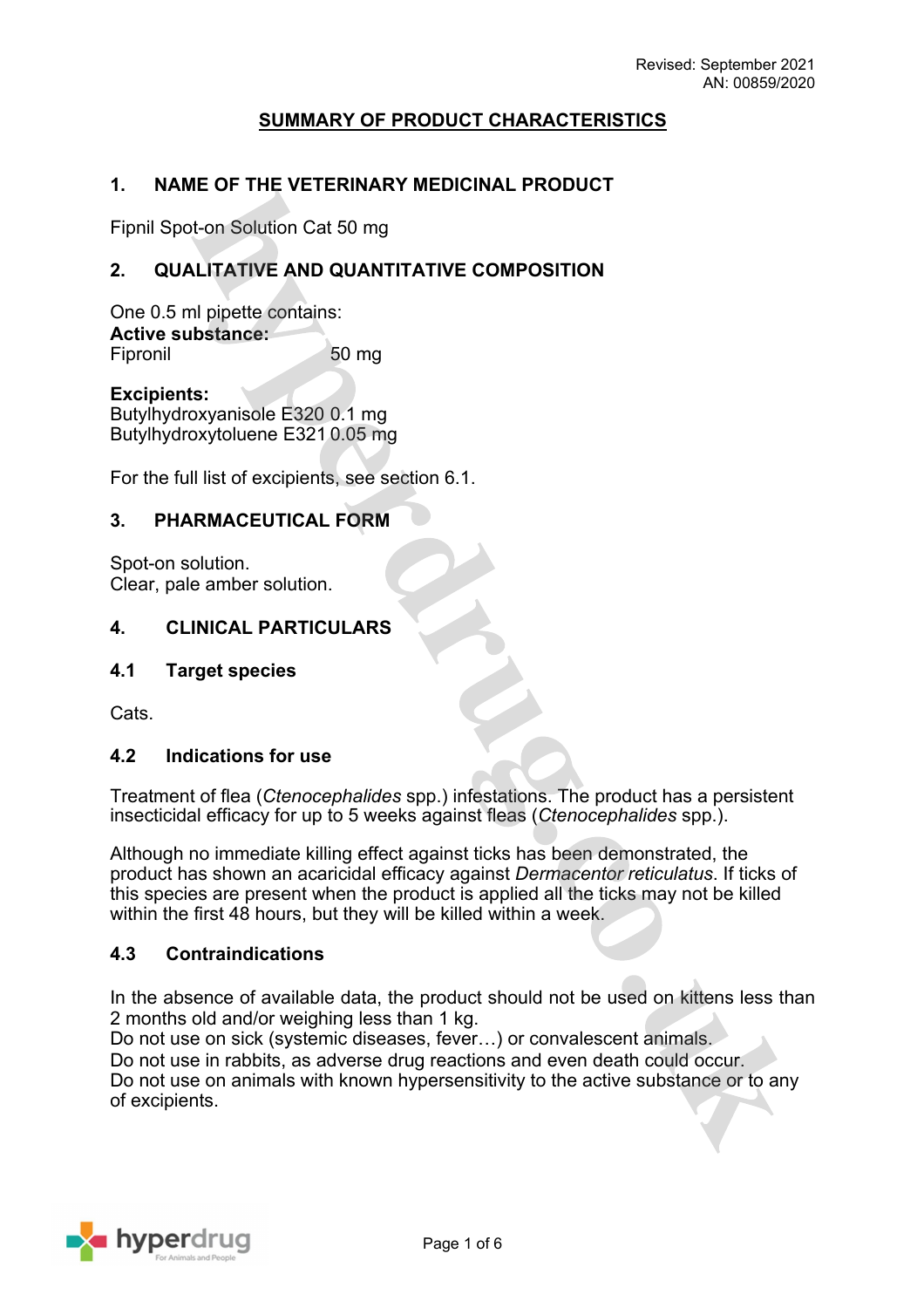## **4.4 Special warnings for each target species**

Fleas from pets often infest the animal's basket, bedding and regular resting areas such as carpets and soft furnishings which should be treated, in case of massive infestation and at the beginning of the control measures, with a suitable insecticide and vacuumed regularly.

The product does not prevent ticks from attaching to the animals. Once dead, ticks will often drop off the animal, but any remaining ticks may be removed with a gentle pull.

Avoid frequent swimming or shampooing the animal because the maintenance of effectiveness of the product in these cases has not been tested.

For optimum control of flea problems in a multi-pet household, all dogs and cats in the household should be treated with a suitable insecticide.

#### **4.5 Special precautions for use**

#### **Special precautions for use in animals**

Avoid contact with the animal's eyes. In the case of accidental eye contact, immediately and thoroughly flush the eyes with water.

Do not apply the product on wounds or damaged skin.

Specific studies in cats investigating the safety of the product following repeated administration or at overdosage have not been conducted due to the known safety profile of the active substance and excipients.

It is important to make sure that the product is applied to an area where the animal cannot lick it off, and to make sure that animals do not lick each other following treatment.

#### **Special precautions to be taken by the person administering the veterinary medicinal product to animals**

Keep pipettes in original packaging until ready to use.

This product can cause mucous membrane and eye irritation. Therefore, contact between the product and the mouth or eyes should be avoided.

In the case of accidental eye contact, immediately and thoroughly flush the eyes with water. If eye irritation persists seek medical advice and show the package leaflet or the label to the physician.

Avoid contents coming into contact with the fingers. If this occurs, wash hands with soap and water. Wash hands after use.

Ingestion of the product is harmful. Prevent children getting access to the pipettes and discard the used pipettes immediately after applying the product.

In case of accidental ingestion of product seek medical advice immediately.

Do not smoke, drink or eat during application.

People with a known hypersensitivity to fipronil or any of the other ingredients should avoid contact with the product. Treated animals should not be handled until the application site is dry, and children should not be allowed to play with treated animals

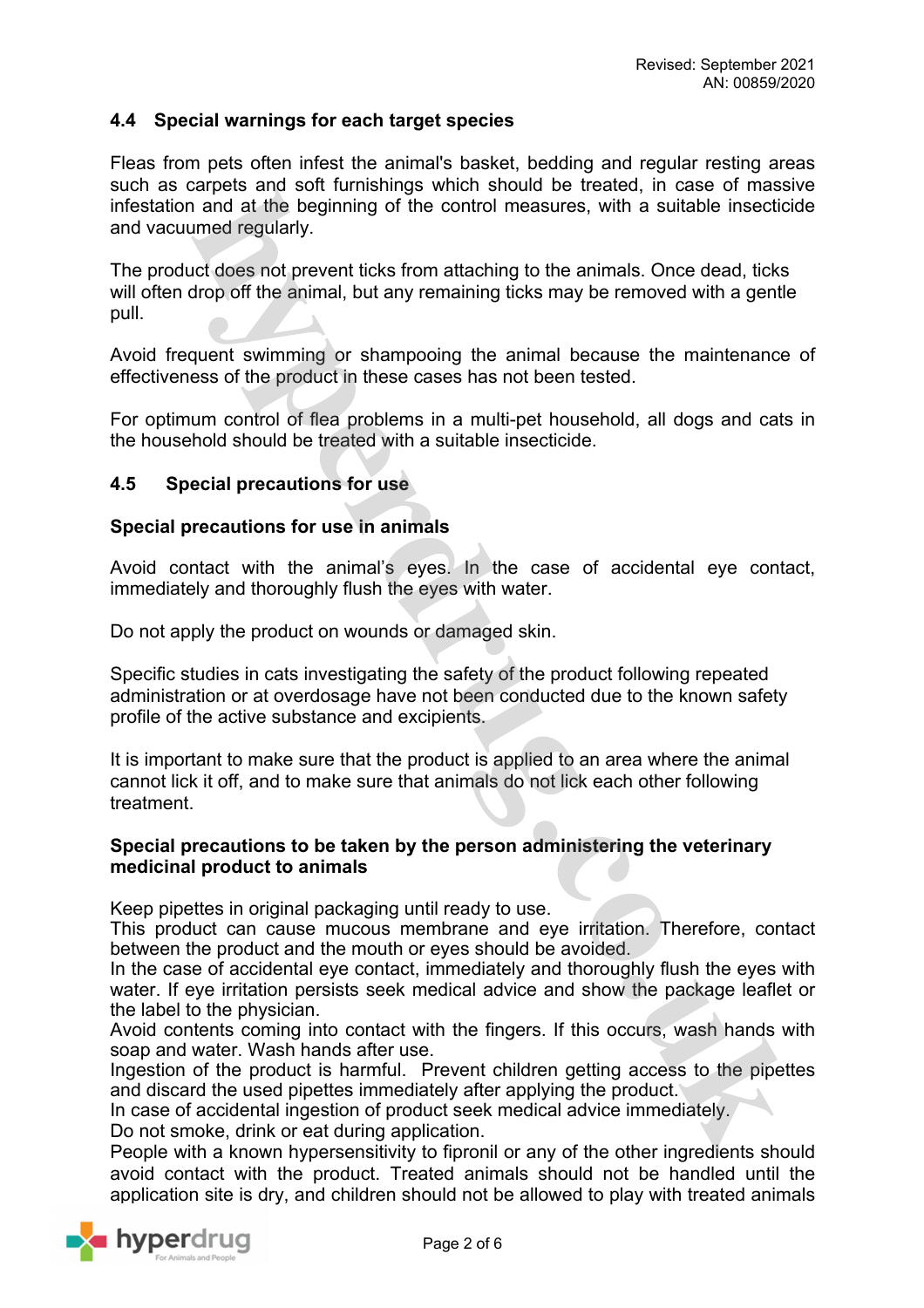until the application site is dry. It is therefore recommended that animals are not treated during the day, but should be treated during the early evening, and that recently treated animals should not be allowed to sleep with owners, especially children.

# **Other precautions**

The alcohol carrier may have adverse effects on painted, varnished or other household surfaces or furnishings.

# **4.6 Adverse reactions (frequency and seriousness)**

If licking occurs, a brief period of hypersalivation may be observed due mainly to the nature of the carrier.

Among the extremely rare suspected adverse reactions, transient cutaneous reactions at the application site (squamosis, local alopecia, pruritus, erythema) and general pruritus or alopecia have been reported after use. Exceptionally, hypersalivation, reversible neurologic symptoms (hyperesthesia, depression, nervous symptoms) or vomiting have been observed after use.

The frequency of adverse reactions is defined using the following convention: - very common (more than 1 in 10 animals displaying adverse reaction(s) during the course of one treatment)

- common (more than 1 but less than 10 animals in 100 animals)
- uncommon (more than 1 but less than 10 animals in 1,000 animals )
- rare (more than 1 but less than 10 animals in 10,000 animals)
- very rare (less than 1 animal in 10,000 animals, including isolated reports)

## **4.7 Use during pregnancy and lactation**

Laboratory studies using fipronil have not shown any evidence of teratogenic or embryotoxic effects. Studies have not been carried out with this product in pregnant and lactating queens. Use in pregnancy and lactation only in accordance with professional veterinary advice and a benefit/risk assessment.

## **4.8 Interaction with other medicinal products and other forms of interaction**

None known.

## **4.9 Amounts to be administered and administration route**

Route of administration and dosage: External use only. 1 pipette of 0.5 ml per cat.

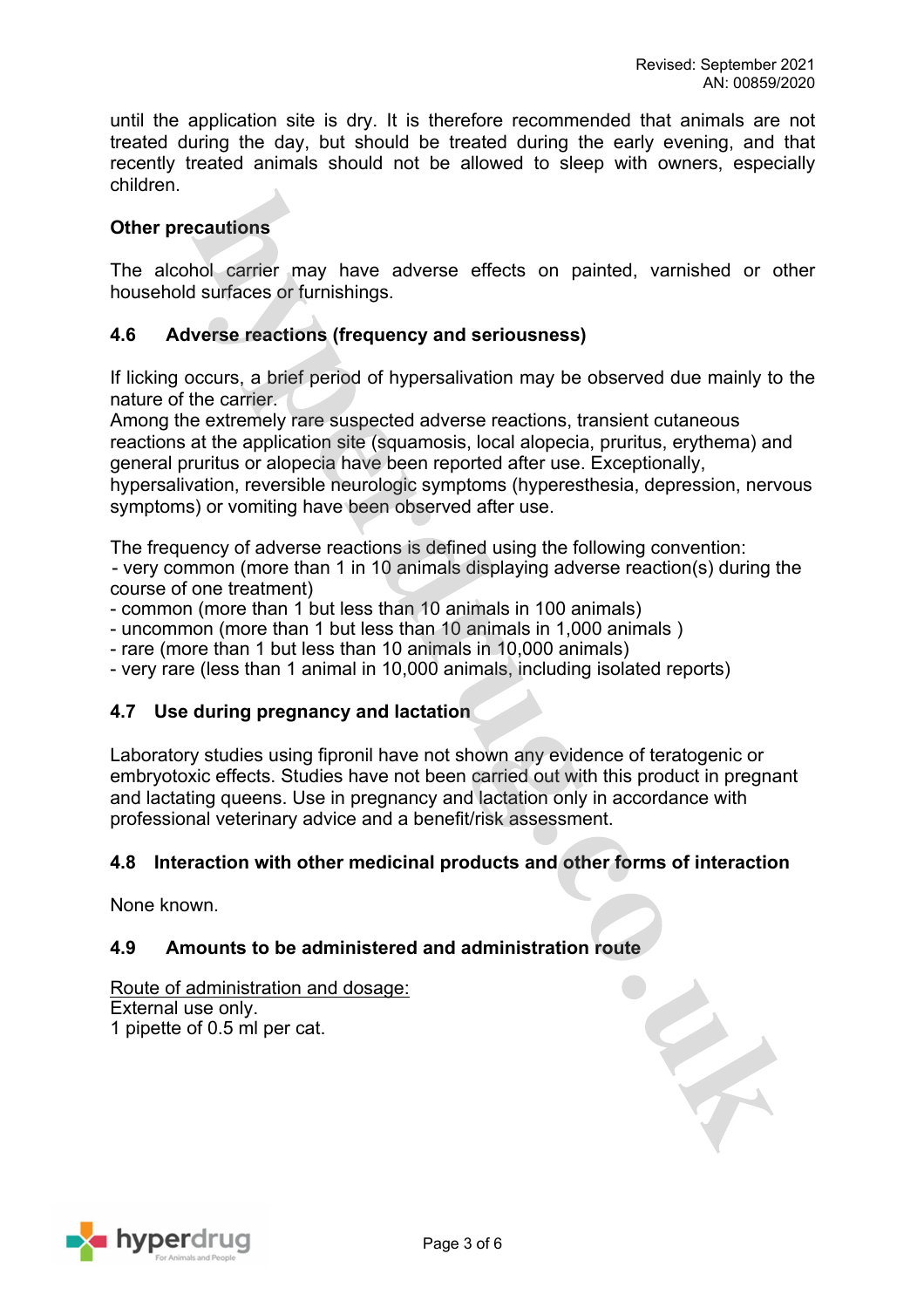Administer by topical application to the skin as follows:



Remove the pipette from the sachet. Hold the pipette upright. Tap the narrow part of the pipette to ensure the contents remain within the main body of the pipette. Snap back the tip.



Part the pet's coat until the skin is visible.



Place the tip of the pipette directly against the bared skin and squeeze gently to empty its contents at two points along the cat's back, preferably at the base of the head and between the shoulder blades, emptying approximately half the volume at each site. Squeeze the pipette several times to ensure dosing is complete.

Application of the solution as directed minimizes the possibility that the animal will lick the solution off.

Care should be taken to avoid excessive wetting of the hair with the product since this will cause a sticky appearance of hairs at the treatment spot. However, should this occur, it will usually disappear within 24 – 48 hours post application.

There is little evidence available from studies with this product in cats; however, based on studies in dogs, crystals may be seen on the hair and slight scaling may occur within 24 – 48 hours after application.

#### Treatment schedule:

For optimal control of flea and/or tick infestation the treatment schedule can be based on the local epidemiological situation.

The minimum interval between two treatments is four weeks.

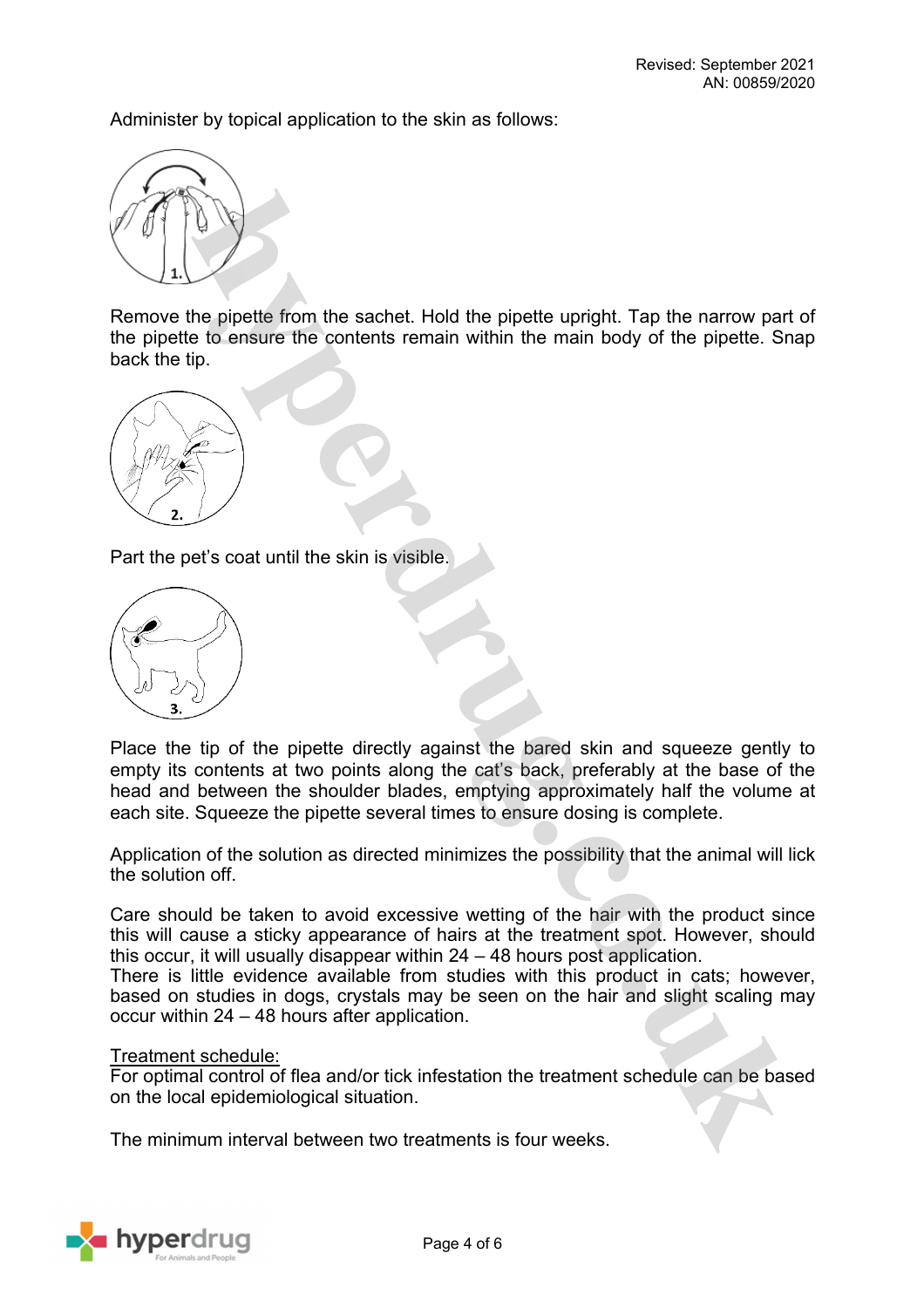## **4.10 Overdose (symptoms, emergency procedures, antidotes), if necessary**

The toxicity of the veterinary medicinal product when administered to the skin is very low. The risk of experiencing adverse effects (see section 4.6) may increase in cases of overdose, so animals should always be treated with the correct product according to species and body weight.

### **4.11 Withdrawal period**

Not applicable.

# **5. PHARMACOLOGICAL PROPERTIES**

Pharmacotherapeutic group: Ectoparasiticides for topical use. ATCvet code: QP53AX15

#### **5.1 Pharmacodynamic properties**

Fipronil is an insecticide and acaricide belonging to the phenylpyrazole family. It acts by inhibiting the GABA complex, binding to the chloride channel and thereby blocking pre- and post-synaptic transfer of chloride ions across cell membranes. This results in uncontrolled activity of the central nervous system and death of insects or acarids. Fipronil exhibits an insecticidal and acaricidal activity against fleas (*Ctenocephalides* spp) and acaricidal activity against ticks (*Dermacentor reticulatus*) in the cat.

Fleas will be killed within 24 h. Ticks will usually be killed within two weeks after contact with fipronil.

#### **5.2 Pharmacokinetic particulars**

In vitro, fipronil is mainly metabolised with subcellular liver fractions to its sulfone derivative. However, this may be of limited relevance 'in vivo' as fipronil is poorly absorbed in the cat. The concentrations of fipronil on the hair decrease with time.

#### **6. PHARMACEUTICAL PARTICULARS**

#### **6.1 List of excipients**

Butylhydroxyanisole E320 Butylhydroxytoluene E321 Benzyl alcohol Diethylene glycol monoethyl ether

#### **6.2 Major incompatibilities**

None known.

#### **6.3 Shelf life**

Shelf-life of the veterinary medicinal product as packaged for sale: 2 years.